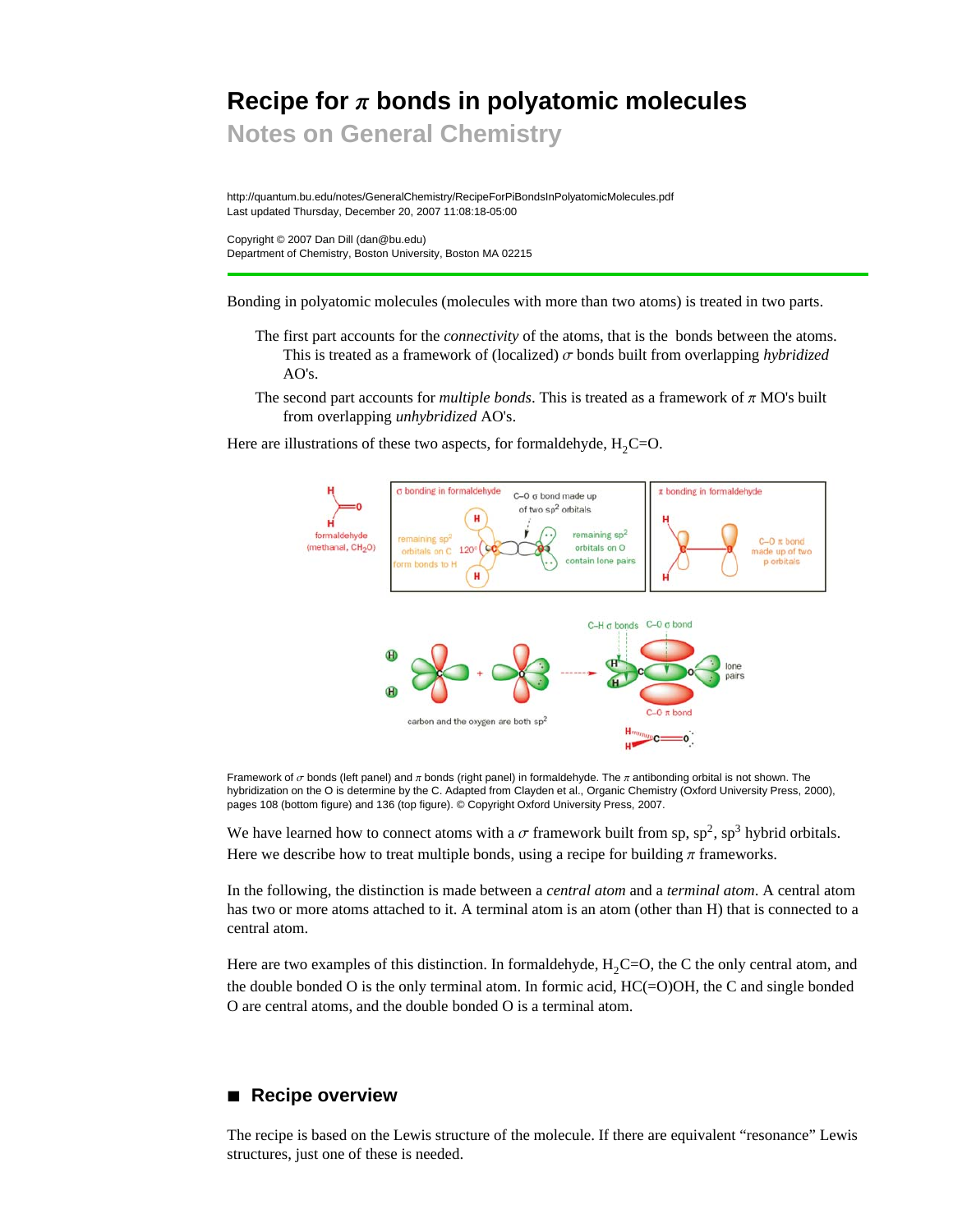- Step 1: Determine the number of p atomic orbitals (AO's) *not* used in the  $\sigma$  framework. This is the number of p AO's that are available to form the same number of  $\pi$  molecular orbitals (MO's).
- Step 2: Sketch the corresponding number of  $\pi$  MO's, and determine their bond character (bonding, nonbonding, or antibonding) and their relative energies.
- Step 3: Determine the number of electrons that there will be in the  $\pi$  MO's.
- Step 4: Assign all of the  $\pi$  electrons using aufbau and Hund rules, and calculate the  $\pi$  bond order.

## **à Recipe details**

Here is a description of how to carry out each step, using the examples of  $CO<sub>2</sub>$  and formate, HCOO<sup>-</sup>, the conjugate base of formic acid, HCOOH.



Format (left) and  $CO<sub>2</sub>$  (right) Lewis structures.

### **Step 1: Number of unhybridized p AO's available to form**  $\pi$  **MO's**

The key to this step is the following.

*The hybridization on each terminal atom is determined by the central atom to which it is attached.* 

In formate, the C is sp<sup>2</sup> hybridized and in  $CO<sub>2</sub>$  the C is sp hybridized. The result is that then there will be one or more unhybridized AO's on each terminal atom that are perpendicular to the  $\sigma$ *framework*. The double bonded  $O$ 's in formate and  $CO<sub>2</sub>$  illustrate that terminal atoms that look identical in Lewis structures do not have the same hybridization and do not form identical orbital interactions.

*The*  $\sigma$  *framework consists of the*  $\sigma$  *bonds and nonbonded hybrid AO's on terminal atoms.* 

Here are the  $\sigma$  frameworks of CO<sub>2</sub> and HCOO<sup>-</sup>.



Format (left) and CO<sub>2</sub> (right)  $\sigma$  frameworks.

Since the unhybridized p AO's on adjacent central atoms are perpendicular to the  $\sigma$  framework, all of these p AO's are available to form  $\pi$  MO's.

In  $CO<sub>2</sub>$ , since C is sp, both O's are sp. This means that there are two unhybridized, mutually perpendicular p AO's on each of the three atoms, for a total of six p AO's, which form six  $\pi$  MO's.

In HCOO<sup>-</sup>, since C is sp<sup>2</sup>, both O's are sp<sup>2</sup>. This means that there is one unhybridized p AO on each of the three atoms, for a total of three p AO's, which form three  $\pi$  MO's.

Unhybridized p AO's on a terminal atom are closer to the other AO's on the same atom than they would be if all p AO's were hybridized. This means that there is an energy cost due to *increased*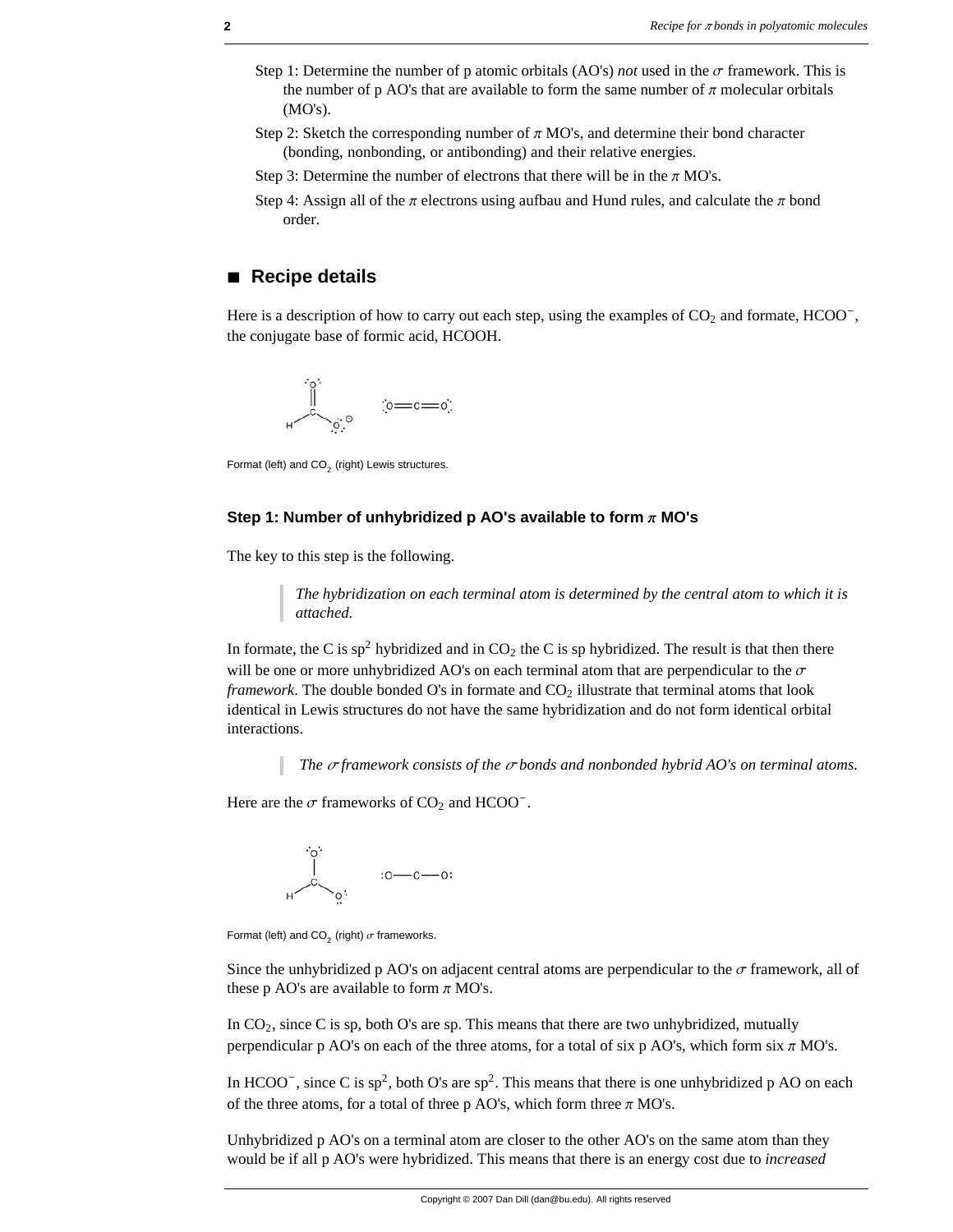*electron cloud repulsion* on the terminal atom.

This energy cost is overcome by the lowering of energy made possible by the formation of  $\pi$  MO's. There are two sources of the energy lowering due to  $\pi$  MO formation. First, bonding  $\pi$  MO's result in *increased electrical attraction* by shifting electron clouds toward pairs of nuclei. Second, the electron clouds of bonding  $\pi$  MO's will have *larger wavelength* than the individual p AO's, and so *smaller kinetic energy*. That is, the reason some lone pairs on terminal atoms are in unhybridized p AO's is the energy cost is paid for by the energy return made possible by  $\pi$  MO formation.

### **Step 2: Sketch the p MO's, and determine their bond character and relative energies**

The general procedure is to use the number of loops that there must be in the MO electron wave to guide the relative phasing of the p AO's, and to use electronegativities to determine relative amounts of AO's. The lowest-energy MO must have one loop, the second-lowest must have two loops, etc. The *one-loop* (lowest-energy) MO will have greatest contribution from AO's on *most* electronegative atoms, and The *maximum-loop* (highest-energy) MO will have greatest contribution from AO's on *least* electronegative atoms.

The lowest-energy (one-loop) MO has all of the p AO's in phase.

 $888880$ 

Degenerate pair of lowest energy (one-loop)  $\pi$  MO's in CO<sub>2</sub>. Formate has just a single one-loop  $\pi$  MO. The O AO's predominate, since O is more electronegative than C and these are *bonding* MO's (denoted by their blue color).

Since O is more electronegative than C, the O AO's predominate. For  $CO<sub>2</sub>$ , there are two degenerate (equal-energy), perpendicular one-loop MO's. This is because the unhybridized p AO's consist of two perpendicular sets of three AO's each. AO's from different sets have zero net overlap (that is incorrect relative symmetry) and so do not interact with each other. These are *bonding* MO's.

The two degenerate second lowest-energy (two-loop) MO's consist of a group of adjacent p AO's with one relative phase, and a group of adjacent AO's with the other relative phase.

 $8 - - 8$   $8 - - 8$ 

Degenerate pair of second lowest energy (two-loop)  $\pi$  MO's in CO<sub>2</sub>. Formate has just a single two-loop  $\pi$  MO. There is no C contribution to these MO's. Because the AO's overlap hardly at all, these are *nonbonding* MO's (denoted by their black color).

The reason there is no C AO in these MO's is that such an MO electron cloud would be lopsided, which is inconsistent with the equal C–O bond lengths in these molecules. Because the O AO's are not adjacent, they overlap hardly at all and so these are *nonbonding* MO's.

The third lowest-energy (three-loop) MO's consist of AO's alternating in relative phase.

# $888888$

Degenerate pair of third lowest energy (three-loop)  $\pi$  MO's in CO<sub>2</sub>. Formate has just a single three-loop  $\pi$  MO. The C AO's predominate, since O is more electronegative than C and these are *antibonding* MO's (denoted by their red color).

These are *antibonding* MO's. Since O is more electronegative than C, the C AO's predominate.

### **Step 3: Number of electrons in the**  $\pi$  **MO's: visual method**

A visual way to determine the number of  $\pi$  electrons is to compare the full Lewis structure with just its  $\sigma$  framework part. For CO<sub>2</sub> the comparison is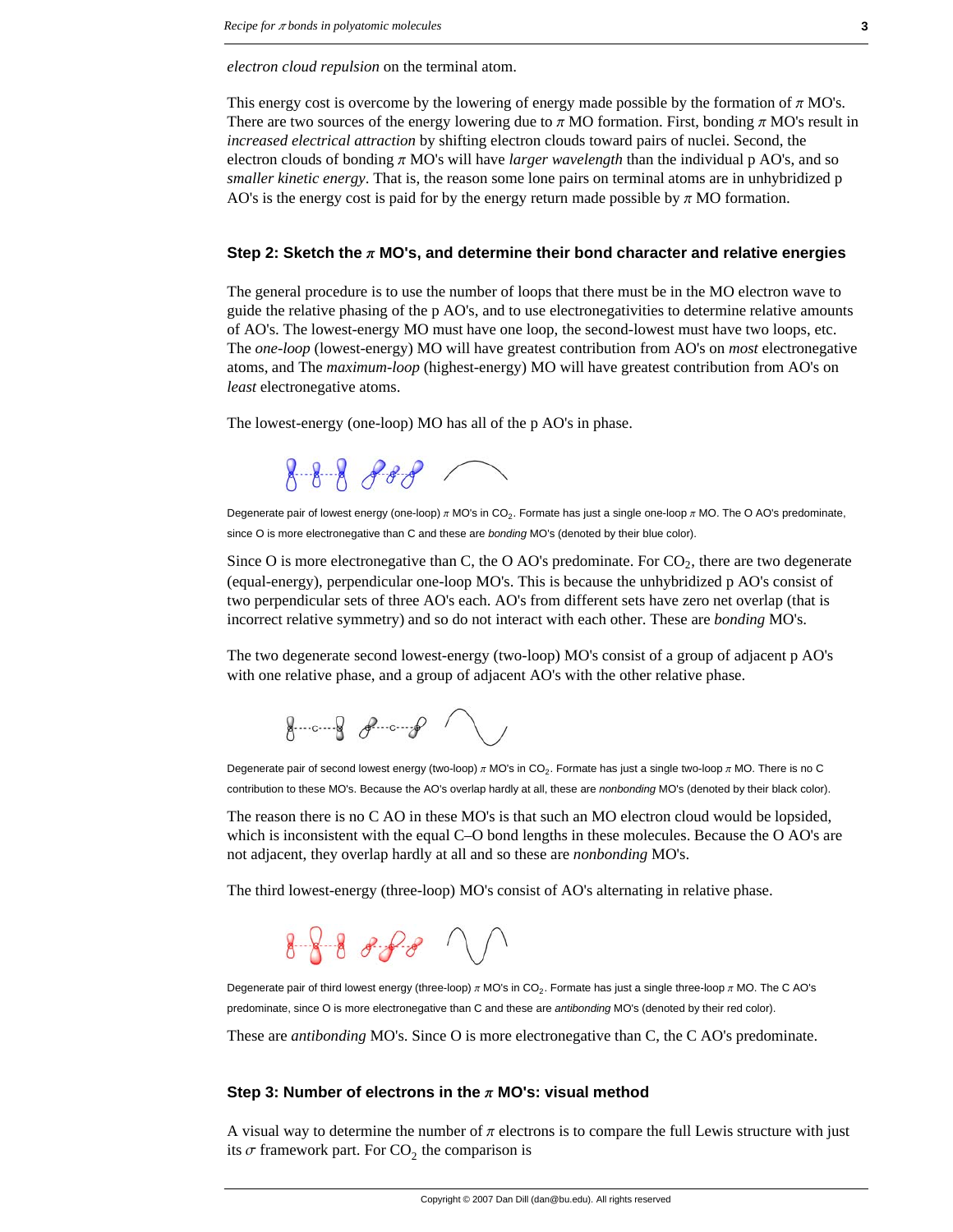$\frac{1}{10} = \frac{1}{10} = \frac{1}{10} = \frac{1}{10} = \frac{1}{10} = \frac{1}{10} = \frac{1}{10} = \frac{1}{10} = \frac{1}{10} = \frac{1}{10} = \frac{1}{10} = \frac{1}{10} = \frac{1}{10} = \frac{1}{10} = \frac{1}{10} = \frac{1}{10} = \frac{1}{10} = \frac{1}{10} = \frac{1}{10} = \frac{1}{10} = \frac{1}{10} = \frac{1}{10} = \frac{1}{10} = \frac{1}{10} = \frac{1$ 

CO<sub>2</sub> Lewis structure (left) and  $\sigma$  framework (right). One lone pair (shown in red) on each O and one pair from each double bond are the eight electrons in the  $\pi$  MO's

There are two lone pairs (shown in red) on the O's and two bond pairs that are not in the  $\sigma$ framework. These are the eight electrons that will be in the  $CO<sub>2</sub> \pi MO's$ .

The visual comparison for formate is



Format Lewis structure (left) and  $\sigma$  framework (right). One lone pair (shown in red) and one pair from the double bond are the four electrons in the  $\pi$  MO's

There is one lone pair (shown in red) on the single bonded O and one bond pair that are not in the  $\sigma$ framework. These are the four electrons that will be in the formate  $\pi$  MO's.

### **Step 3: Number of electrons in the**  $\pi$  **MO's: calculational method**

A calculational method to determine the number of  $\pi$  electrons begins by writing that these electrons come from two places:

> number of  $\pi$  electrons =  $\pi$  electrons from central atom multiple bonds +  $\pi$  electrons from terminal atom lone pairs

The number of  $\pi$  electrons from each central atom multiple bond is bond electrons  $-2$ , that is, the number of electrons in the  $\sigma$  part of the multiple bond.

To compute the  $\pi$  electrons from terminal (non-H) atom lone pairs, subtract from the terminal atom lone pairs the number of pairs in the  $\sigma$  framework. The number of lone pairs in the  $\sigma$  framework is steric number  $-1$ , since the terminal atom has one connection and so the remainder of the steric number (SN) must be made up of lone pairs. This means that the lone pairs left over, and so available as  $\pi$  electrons, is lone pairs – (SN – 1).

Putting everything together, we get

number of  $\pi$  electrons = sum of central atom (shared elecrons - 2) + sum of terminal atom (lone pairs  $- (SN - 1) \times 2$ 

For  $CO<sub>2</sub>$ , there are two double bonds, the steric number is  $SN = 2$  (since each atom is sp), and there are two terminal atoms (ignoring the H), each with two lone pairs. Hence

> number of  $\pi$  electrons =  $(4 – 2) + (4 – 2) +$  $(2 - (2 - 1)) \times 2 + (2 - (2 - 1)) \times 2 = 2 + 2 + 2 + 2 = 8$

For HCOO<sup>-</sup>, there is one double bond, the steric number is  $SN = 3$  (since each atom is  $sp^2$ ), and there are two terminal atoms, one with two lone pairs and one with three lone pairs. Hence

> number of  $\pi$  electrons = 4 - 2 +  $(2 - (3 - 1)) \times 2 + (3 - (3 - 1)) \times 2 = 2 + 0 + 2 = 4$